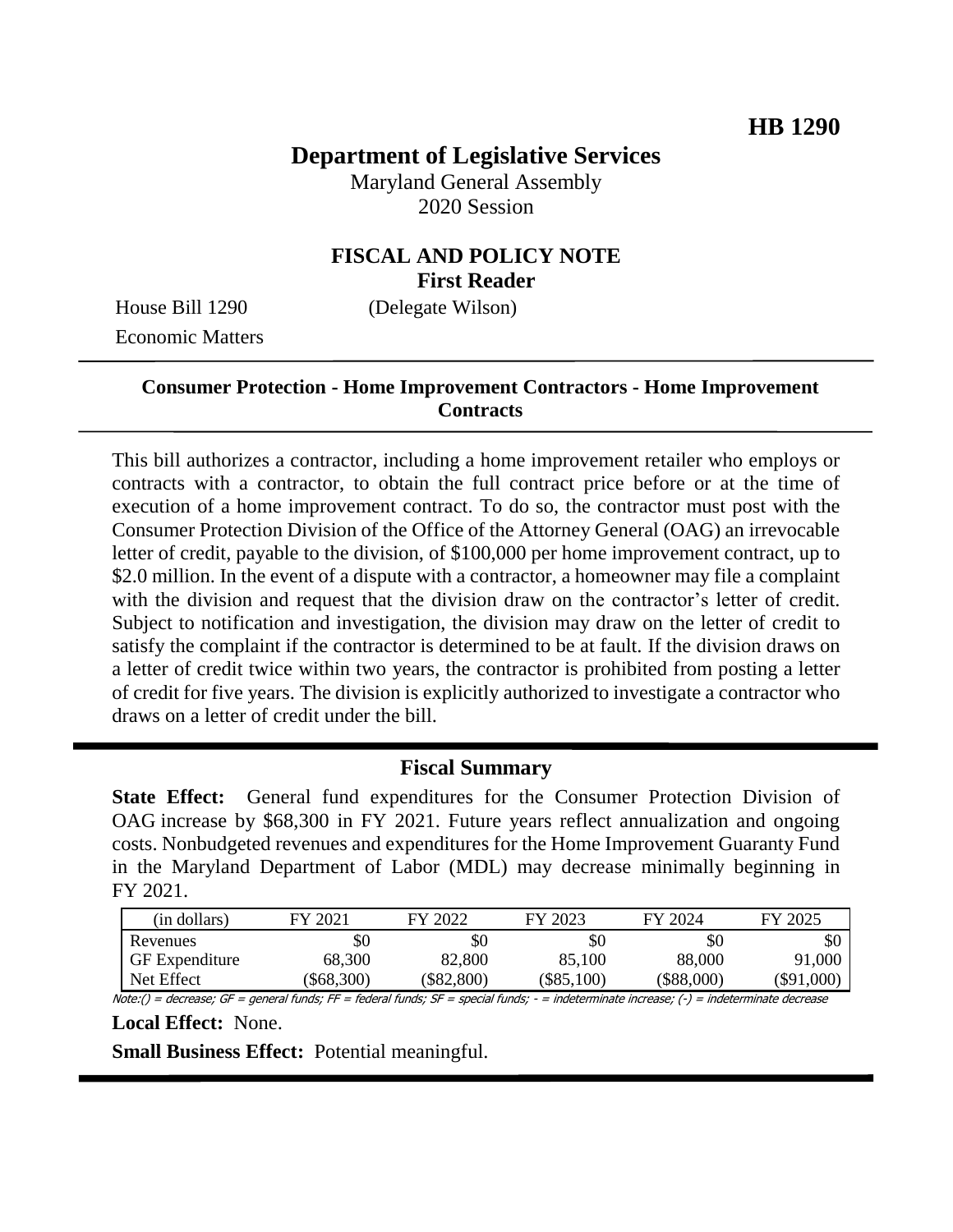# **Analysis**

**Current Law/Background:** A person may not demand or receive any payment for a home improvement before the home improvement contract is signed. A person may not receive a deposit of more than one-third of the home improvement contract price before or at the time of execution of the contract.

#### *Consumer Protection Division*

The Consumer Protection Division in OAG provides mediation services to consumers to help resolve complaints against businesses and health insurance carriers. The division is also responsible for enforcing the Maryland Consumer Protection Act and registering new home builders and health clubs. The division has approximately 59 full-time staff.

#### *Maryland Home Improvement Commission*

The Maryland Home Improvement Commission (MHIC) in MDL licenses home improvement contractors and salespersons, subject to specified requirements for licensure and ongoing licensee behavior. MHIC is mandated to pursue violators of the home improvement laws and effect remedies or file criminal charges on behalf of the public. Timely complaint resolution is critical due to the nature of the work performed. Home improvement contractors, in particular, often perform complex residential services. Many complaints involve damage to a residence that requires immediate attention.

To obtain a home improvement contractor's license, in addition to other requirements, an individual must pay a Guaranty Fund assessment. The Guaranty Fund is used to compensate homeowners for actual losses that result from an act or omission by a licensed contractor. Generally, claims are limited to \$20,000 for one claimant against one contractor and \$100,000 for all claimants against one contractor. More than \$100,000 can be claimed if the contractor first reimburses the fund.

MHIC licenses approximately 21,500 individuals and typically receives several hundred Guaranty Fund claims each year. The Guaranty Fund's fiscal 2019 ending balance was \$3.4 million; total claims paid in that year were \$919,000.

**State Fiscal Effect**: The division requires additional administrative support to implement the bill. As noted above, there are a substantial number of licensees in the home improvement industry. The bill requires the division to maintain records of the letters of credit, investigate complaints, and determine if a home improvement retailer or contractor is in default of a home improvement contract. Absent a clear funding source for these costs, it is assumed that general funds are used.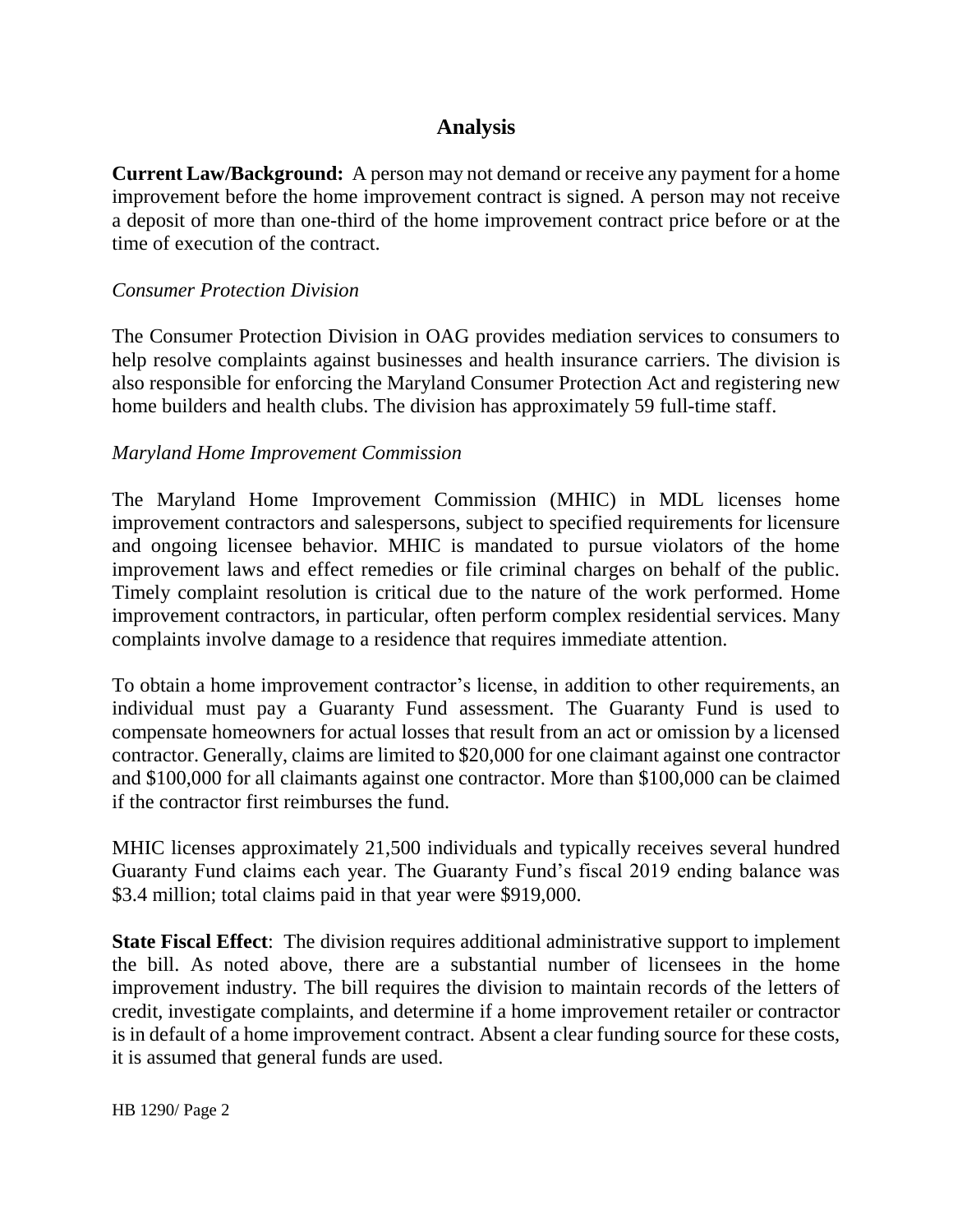Accordingly, general fund expenditures for OAG increase by \$68,342 in fiscal 2021, which accounts for the bill's October 1, 2020 effective date. This estimate reflects the cost of hiring one administrator to oversee the program. It includes a salary, fringe benefits, one-time start-up costs, and ongoing operating expenses.

| Position                                |          |
|-----------------------------------------|----------|
| Salary and Fringe Benefits              | \$61,101 |
| <b>Other Operating Expenses</b>         | 7,241    |
| <b>Total FY 2021 State Expenditures</b> | \$68,342 |

Future year expenditures reflect a full salary with annual increases and employee turnover and ongoing operating expenses.

The bill creates an additional process through which homeowners can be compensated for losses associated with the poor performance of home improvement contractors. To that end, nonbudgeted revenues and expenditures for the Home Improvement Guaranty Fund may decrease beginning in fiscal 2021 if fewer claims are made by homeowners, paid by the fund, and then reimbursed by the affected contractors. The amount, if any, cannot be reliably estimated, but is likely minimal.

**Small Business Effect:** Some home improvement contractors able to post the letters of credit under the bill are likely small businesses, and, therefore, benefit from the ability to charge the full amount for a home improvement contract upfront, which improves their cash flow. Although many home improvement retailers are not small businesses, small home improvement contractors employed by them also potentially benefit from improved cash flow.

# **Additional Information**

**Prior Introductions:** HB 1058 of 2017, a similar bill as introduced, passed the House with amendments, but received an unfavorable report from the Senate Education, Health, and Environmental Affairs Committee.

**Designated Cross File:** SB 1016 (Senator Feldman) - Rules.

**Information Source(s):** Office of the Attorney General (Consumer Protection Division); Maryland Department of Labor; Department of Legislative Services